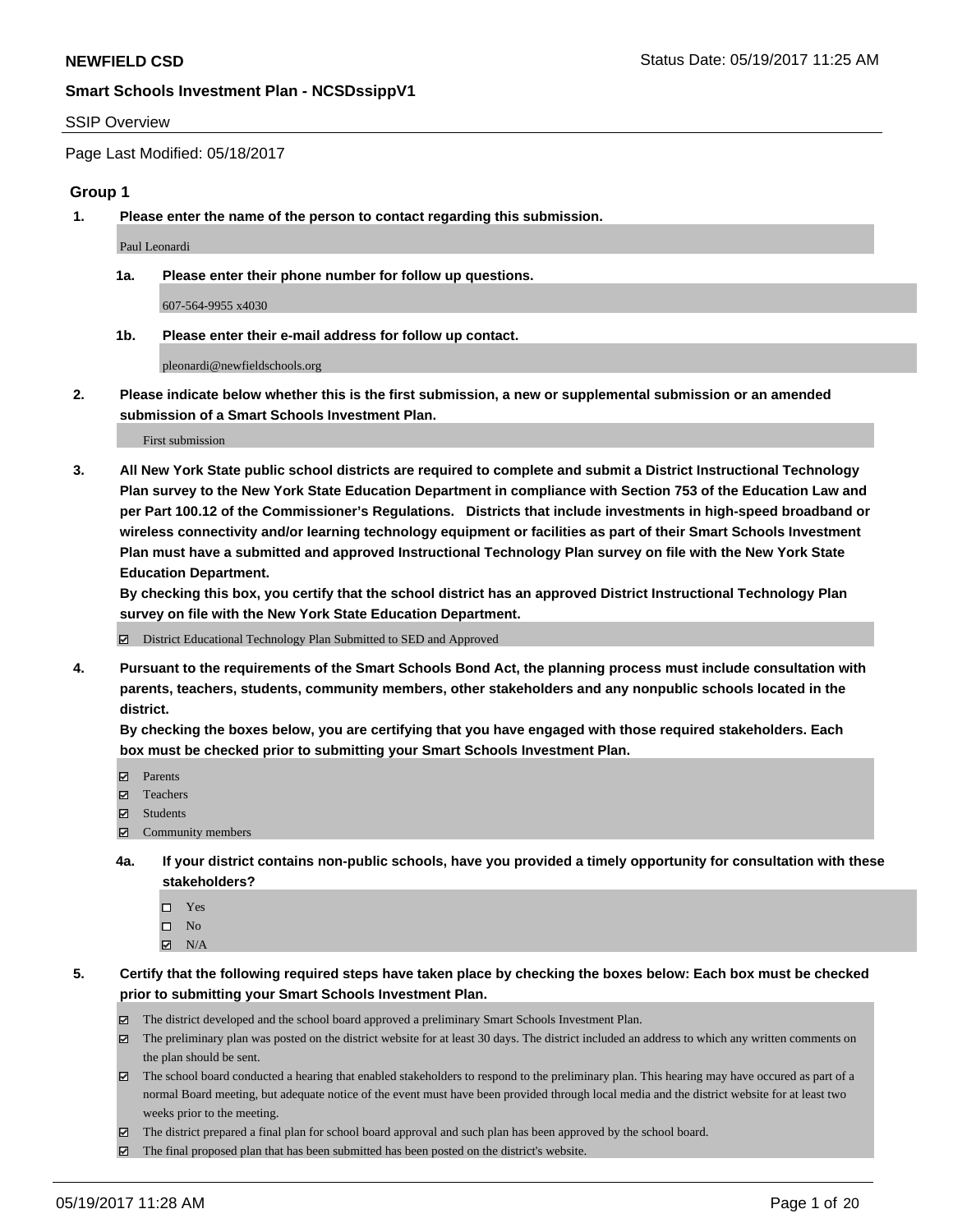#### SSIP Overview

Page Last Modified: 05/18/2017

**5a. Please upload the proposed Smart Schools Investment Plan (SSIP) that was posted on the district's website, along with any supporting materials. Note that this should be different than your recently submitted Educational Technology Survey. The Final SSIP, as approved by the School Board, should also be posted on the website and remain there during the course of the projects contained therein.**

NewfieldSSIP.pdf

**5b. Enter the webpage address where the final Smart Schools Investment Plan is posted. The Plan should remain posted for the life of the included projects.**

http://www.newfieldschools.org/tfiles/folder64/SSBA%20Investment%20Plan%20Draft%20April%2020%202016.pdf

**6. Please enter an estimate of the total number of students and staff that will benefit from this Smart Schools Investment Plan based on the cumulative projects submitted to date.**

980

**7. An LEA/School District may partner with one or more other LEA/School Districts to form a consortium to pool Smart Schools Bond Act funds for a project that meets all other Smart School Bond Act requirements. Each school district participating in the consortium will need to file an approved Smart Schools Investment Plan for the project and submit a signed Memorandum of Understanding that sets forth the details of the consortium including the roles of each respective district.**

 $\Box$  The district plans to participate in a consortium to partner with other school district(s) to implement a Smart Schools project.

**8. Please enter the name and 6-digit SED Code for each LEA/School District participating in the Consortium.**

| <b>Partner LEA/District</b> | <b>ISED BEDS Code</b> |
|-----------------------------|-----------------------|
| (No Response)               | (No Response)         |

**9. Please upload a signed Memorandum of Understanding with all of the participating Consortium partners.**

(No Response)

**10. Your district's Smart Schools Bond Act Allocation is:**

\$933,590

**11. Enter the budget sub-allocations by category that you are submitting for approval at this time. If you are not budgeting SSBA funds for a category, please enter 0 (zero.) If the value entered is \$0, you will not be required to complete that survey question.**

|                                              | Sub-           |
|----------------------------------------------|----------------|
|                                              | Allocations    |
| <b>School Connectivity</b>                   | 615,109        |
| <b>Connectivity Projects for Communities</b> | 0              |
| Classroom Technology                         | $\overline{0}$ |
| Pre-Kindergarten Classrooms                  | $\overline{0}$ |
| Replace Transportable Classrooms             | 0              |
| <b>High-Tech Security Features</b>           | $\overline{0}$ |
| Totals:                                      | 615,109        |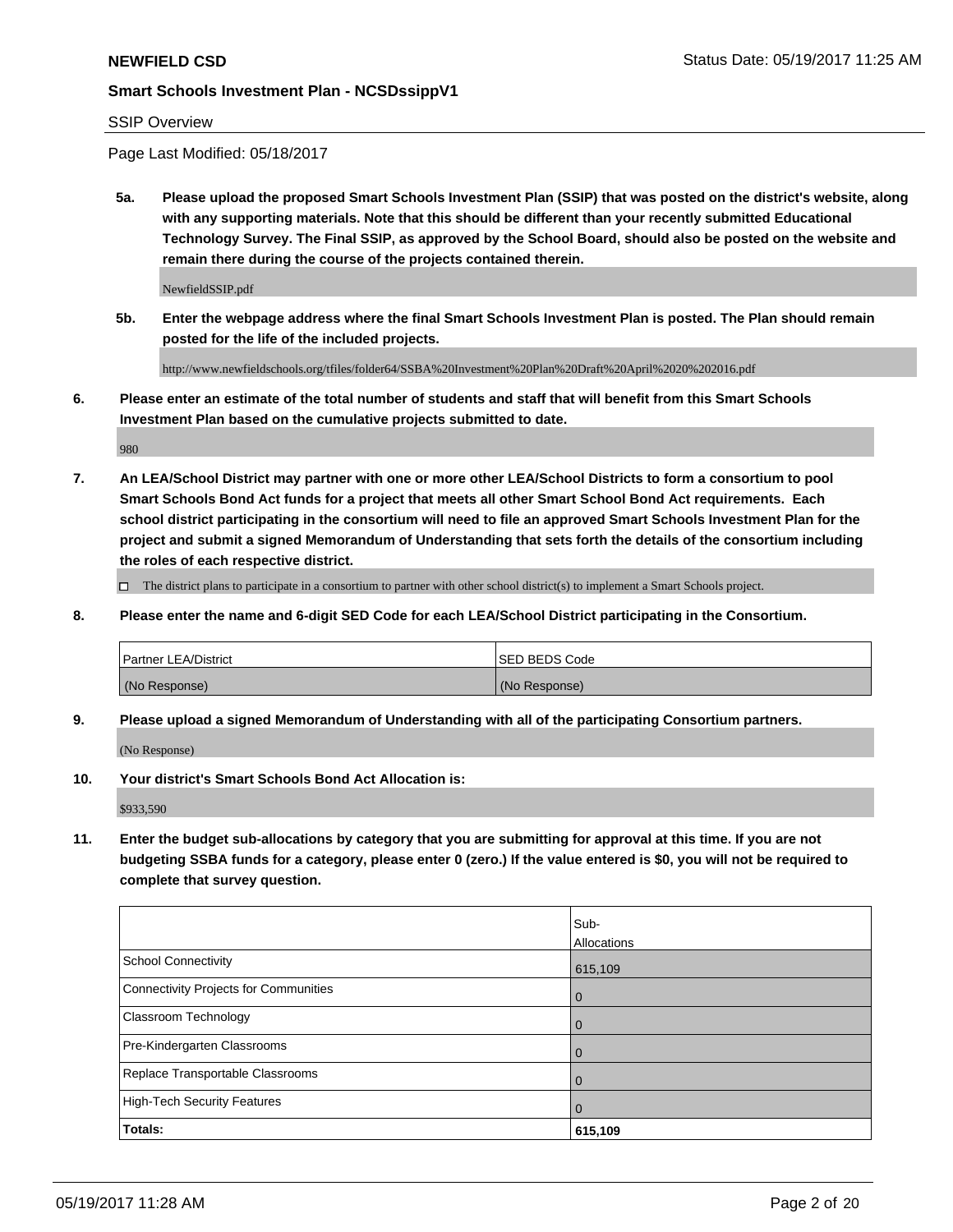#### School Connectivity

Page Last Modified: 05/04/2017

## **Group 1**

- **1. In order for students and faculty to receive the maximum benefit from the technology made available under the Smart Schools Bond Act, their school buildings must possess sufficient connectivity infrastructure to ensure that devices can be used during the school day. Smart Schools Investment Plans must demonstrate that:**
	- **sufficient infrastructure that meets the Federal Communications Commission's 100 Mbps per 1,000 students standard currently exists in the buildings where new devices will be deployed, or**
	- **is a planned use of a portion of Smart Schools Bond Act funds, or**
	- **is under development through another funding source.**

**Smart Schools Bond Act funds used for technology infrastructure or classroom technology investments must increase the number of school buildings that meet or exceed the minimum speed standard of 100 Mbps per 1,000 students and staff within 12 months. This standard may be met on either a contracted 24/7 firm service or a "burstable" capability. If the standard is met under the burstable criteria, it must be:**

**1. Specifically codified in a service contract with a provider, and**

**2. Guaranteed to be available to all students and devices as needed, particularly during periods of high demand, such as computer-based testing (CBT) periods.**

**Please describe how your district already meets or is planning to meet this standard within 12 months of plan submission.**

Our district currently meets the 100 Mbps per 1,000 students requirement. Our provider, CNYRIC, in conjunction with Time Warner Cable will be upgrading the capacity to 150 Mbps within the next calendar year.

- **1a. If a district believes that it will be impossible to meet this standard within 12 months, it may apply for a waiver of this requirement, as described on the Smart Schools website. The waiver must be filed and approved by SED prior to submitting this survey.**
	- By checking this box, you are certifying that the school district has an approved waiver of this requirement on file with the New York State Education Department.

#### **2. Connectivity Speed Calculator (Required)**

|                  | Number of<br><b>Students</b> | Multiply by<br>100 Kbps | Divide by 1000 Current Speed<br>to Convert to<br>Required<br>Speed in Mb | lin Mb | Expected<br>Speed to be<br>Attained Within   Required<br>12 Months | <b>Expected Date</b><br>When<br>Speed Will be<br>Met |
|------------------|------------------------------|-------------------------|--------------------------------------------------------------------------|--------|--------------------------------------------------------------------|------------------------------------------------------|
| Calculated Speed | 804                          | 80.400                  | 80.4                                                                     | 100    | 150                                                                | <b>Now</b>                                           |

## **3. Describe how you intend to use Smart Schools Bond Act funds for high-speed broadband and/or wireless connectivity projects in school buildings.**

Newfield plans on refreshing our networking infrastructure to provide a 10GB capability in all of our network IDF's and the BDF core networking stack. In addition, we plan on replacing our current wireless access points with 802.11ac Wave 2 capable access points and supplementing the current installation with additional access points where greater wireless service is a necessity.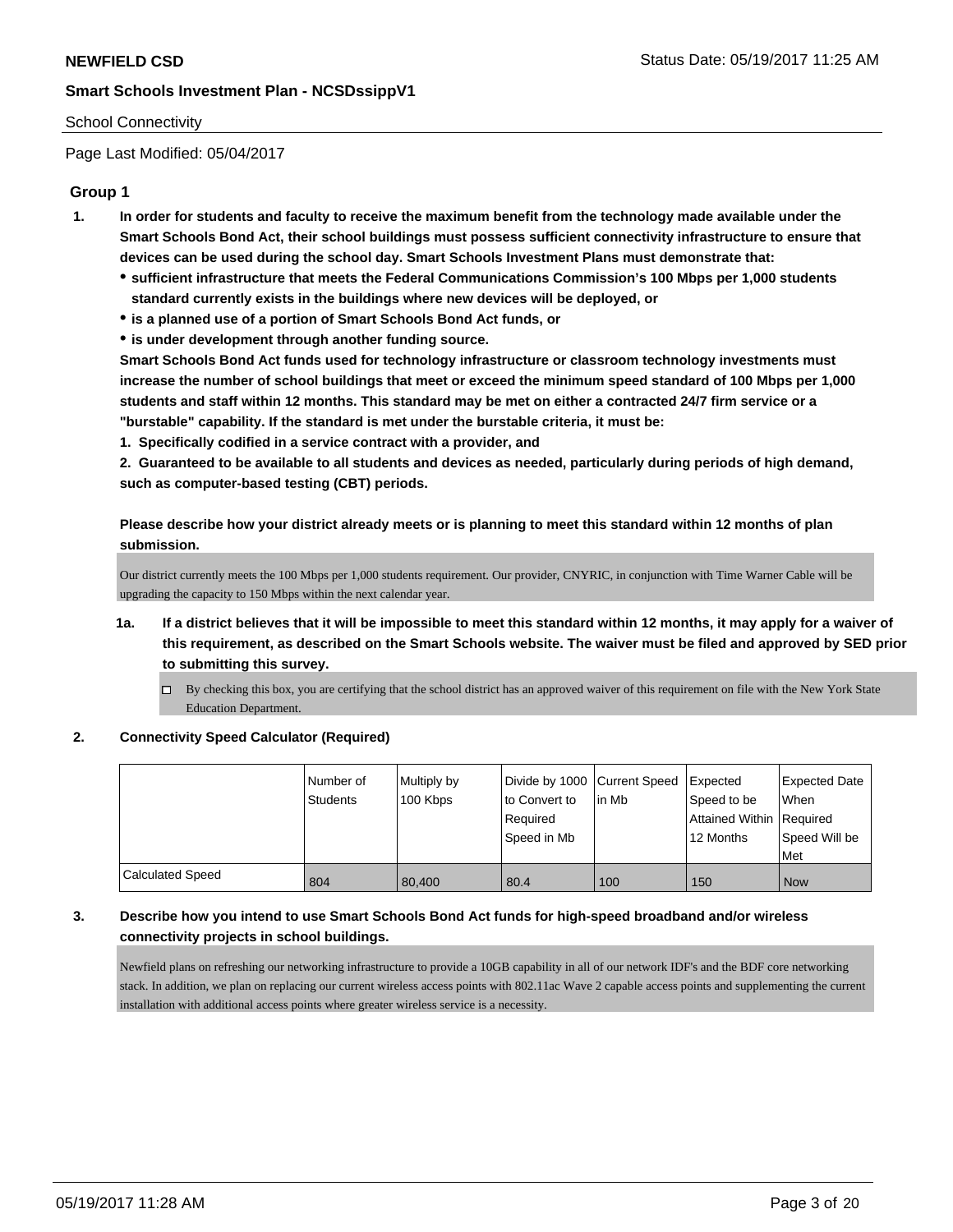#### School Connectivity

Page Last Modified: 05/04/2017

**4. Describe the linkage between the district's District Instructional Technology Plan and the proposed projects. (There should be a link between your response to this question and your response to Question 1 in Part E. Curriculum and Instruction "What are the district's plans to use digital connectivity and technology to improve teaching and learning?)**

Newfield's ITP outlines the goals of digital connectivity and technology usage, "The district plans to use technology to engage this generation's digital learners and prepare them for careers in a digital world. Educational technology applications will deepen student engagement and improve student achievement by enabling them to responsibly access and analyze information, solve problems, collaborate with others, and communicate their thoughts and ideas. Reliable and effective use of learning technologies will allow students to become more self-directed, self-motivated and lifelong learners. The District has implemented a "Bring Your Own Device" policy that allows students and staff to use technology for educational purposes including research, word processing, presentations, student assessment, class and homework assignments, and communication. Additional mobile devices will be purchased to enhance instruction and student learning. Teachers will increasingly be facilitators of student learning through sensible, proficient use of learning technologies…" Our proposed projects will provide the infrastructure and networking capabilities necessary to support these goals making connectivity reliable and ubiquitous across the district. The servers will enhance and replace existing outdated or end-of-life servers and expand our file storage capacity. The core networking infrastructure upgrade and wiring (switching and cabling components) and wireless components (access point replacement) will give mobility devices reliable and fast connectivity increasing our network connectivity from 1GB connections to 10GB connections throughout the networking infrastructure.

**5. If the district wishes to have students and staff access the Internet from wireless devices within the school building, or in close proximity to it, it must first ensure that it has a robust Wi-Fi network in place that has sufficient bandwidth to meet user demand.**

**Please describe how you have quantified this demand and how you plan to meet this demand.**

Our goal is to give students and faculty the ability to utilize full class sets of technology in their classrooms and not have to battle for network resources. Our current bandwidth, (100Mbs), meets the requirements for bandwidth. The addition of the 10Gbps switches and AP's and Wave 2 technology should give us the ability to accomplish this.

**6. As indicated on Page 5 of the guidance, the Office of Facilities Planning will have to conduct a preliminary review of all capital projects, including connectivity projects.**

**Please indicate on a separate row each project number given to you by the Office of Facilities Planning.**

| <b>Project Number</b> |
|-----------------------|
| 61-09-01-04-7-999-001 |
| 61-09-01-04-7-999-BA1 |

**7. Certain high-tech security and connectivity infrastructure projects may be eligible for an expedited review process as determined by the Office of Facilities Planning.**

**Was your project deemed eligible for streamlined review?**

Yes

**7a. Districts that choose the Streamlined Review Process will be required to certify that they have reviewed all installations with their licensed architect or engineer of record and provide that person's name and license number. The licensed professional must review the products and proposed method of installation prior to implementation and review the work during and after completion in order to affirm that the work was codecompliant, if requested.**

I certify that I have reviewed all installations with a licensed architect or engineer of record.

**8. Include the name and license number of the architect or engineer of record.**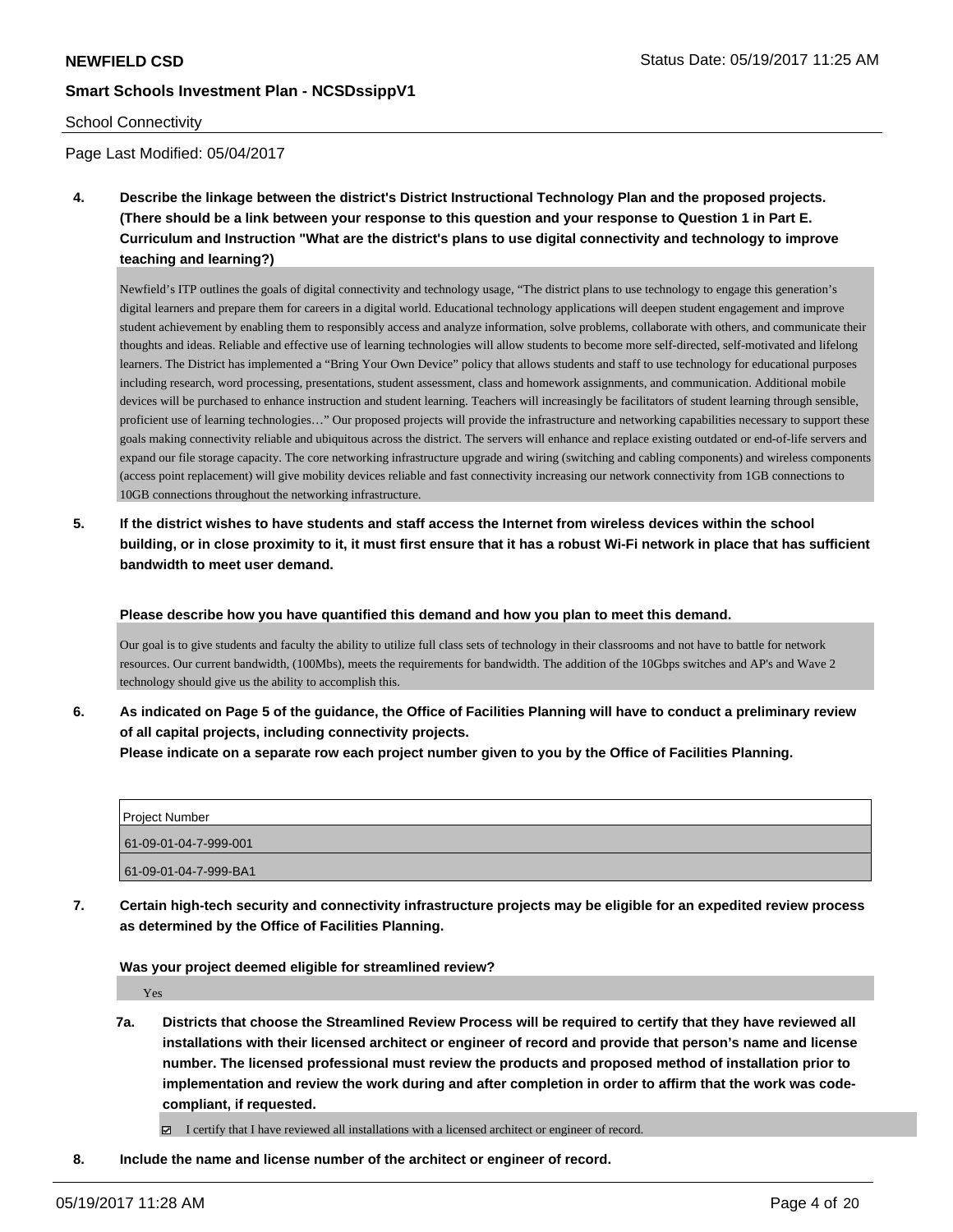#### School Connectivity

Page Last Modified: 05/04/2017

| Name            | License Number |
|-----------------|----------------|
| Jeffery Robbins | 35151          |

## **9. If you are submitting an allocation for School Connectivity complete this table. Note that the calculated Total at the bottom of the table must equal the Total allocation for this category that you**

**entered in the SSIP Overview overall budget.** 

|                                            | Sub-<br>Allocation |
|--------------------------------------------|--------------------|
| Network/Access Costs                       | 340,564            |
| <b>Outside Plant Costs</b>                 | 0                  |
| School Internal Connections and Components | 216,586            |
| <b>Professional Services</b>               | 49,000             |
| Testing                                    | 1,900              |
| Other Upfront Costs                        | 0                  |
| <b>Other Costs</b>                         | 7,059              |
| Totals:                                    | 615,109            |

**10. Please detail the type, quantity, per unit cost and total cost of the eligible items under each sub-category. This is especially important for any expenditures listed under the "Other" category. All expenditures must be eligible for tax-exempt financing to be reimbursed through the SSBA. Sufficient detail must be provided so that we can verify this is the case. If you have any questions, please contact us directly through smartschools@nysed.gov. NOTE: Wireless Access Points should be included in this category, not under Classroom Educational Technology, except those that will be loaned/purchased for nonpublic schools. Add rows under each sub-category for additional items, as needed.**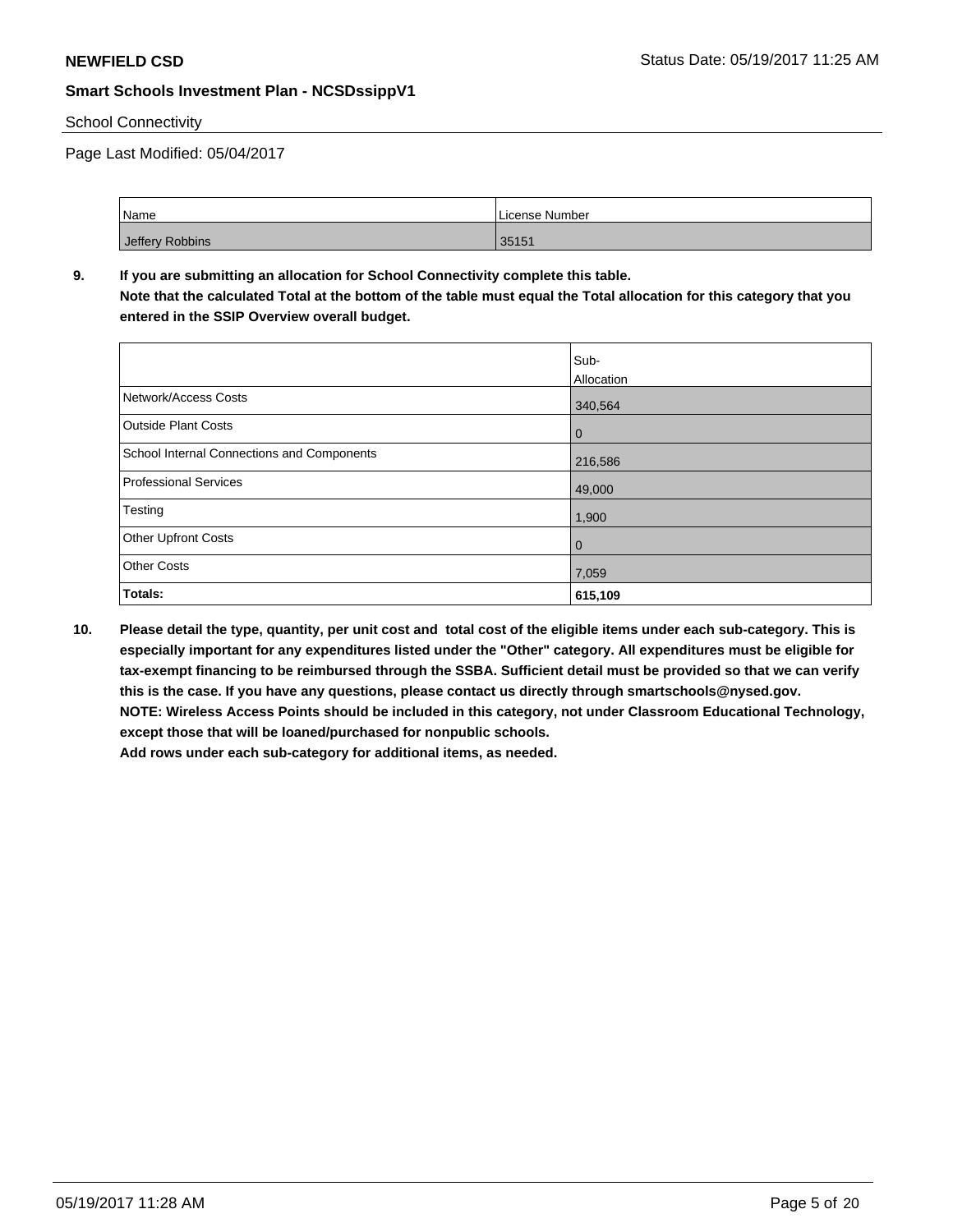# School Connectivity

 $\mathbf{r}$ 

Page Last Modified: 05/04/2017

| Select the allowable expenditure<br>type.<br>Repeat to add another item under<br>each type. | Item to be purchased                                                                                                                                                                                                                                  | Quantity       | Cost per Item | <b>Total Cost</b> |
|---------------------------------------------------------------------------------------------|-------------------------------------------------------------------------------------------------------------------------------------------------------------------------------------------------------------------------------------------------------|----------------|---------------|-------------------|
| <b>Network/Access Costs</b>                                                                 | Meraki MR42 Wireless Access Points -<br>802.11ac WAV2                                                                                                                                                                                                 | 91             | 616           | 56,056            |
| <b>Connections/Components</b>                                                               | Wireless Access Point Cabling -<br>Construction budget for one Category6<br>and one Category6a data cables from<br>the data closet patch panel to the<br>wireless access point location.                                                              | 91             | 1,100         | 100,100           |
| <b>Connections/Components</b>                                                               | OM3 Optical Fiber Data Cabling -<br>Construction budget for one OM3, 12-<br>fiber from each MDF to each IDF.                                                                                                                                          | 13             | 3,800         | 49,400            |
| <b>Connections/Components</b>                                                               | OS2 Single Mode Fiber Network<br>Connection - A fiber optic connection<br>via single mode fiber will connect the<br>Elementary school building and the<br>Middle/High School to provide 10Gbps<br>of usable bandwidth to the students<br>and faculty. | $\mathbf{1}$   | 26,000        | 26,000            |
| Network/Access Costs                                                                        | APC UPS 2200VA with Network<br>13<br>Management Card                                                                                                                                                                                                  |                | 2,180         | 28,340            |
| <b>Connections/Components</b>                                                               | <b>Installation of Network Switches</b>                                                                                                                                                                                                               | $\mathbf{1}$   | 22,308        | 22,308            |
| <b>Network/Access Costs</b>                                                                 | Prodution Storage Server - This is a<br>physical hardware appliance. Current<br>storage server is a year beyond EOL.<br>Capacity is 12TB. Proposed server is<br>24TB, Capable of replication to TST<br>BOCES.                                         | $\mathbf{1}$   | 10,500        | 10,500            |
| <b>Network/Access Costs</b>                                                                 | ESXi servers. These are physical<br>hardware appliances. The server farm<br>consists of 4 servers currently. 2 of the<br>4 are EOL.                                                                                                                   | $\overline{2}$ | 10,500        | 21,000            |
| <b>Network/Access Costs</b>                                                                 | Backup Storage Server - This is a<br>physical hardware appliance. Our<br>current server is EOL and is very<br>antiquated.                                                                                                                             | $\mathbf{1}$   | 10,700        | 10,700            |
| <b>Network/Access Costs</b>                                                                 | <b>3YR Meraki Cloud license</b>                                                                                                                                                                                                                       | 91             | 180           | 16,380            |
| <b>Network/Access Costs</b>                                                                 | Catalyst 4500-X 32 Port 10G IP Base,<br>Front-to-Back-No P/S                                                                                                                                                                                          | $\overline{2}$ | 15,400        | 30,800            |
| <b>Network/Access Costs</b>                                                                 | Catalyst 4500X 750W AC front to back<br>cooling power                                                                                                                                                                                                 | $\overline{2}$ | 1,100         | 2,200             |
| <b>Network/Access Costs</b>                                                                 | IP Base to Ent. Services license for 32<br>Port Catalyst 4500-X                                                                                                                                                                                       | $\overline{2}$ | 4,400         | 8,800             |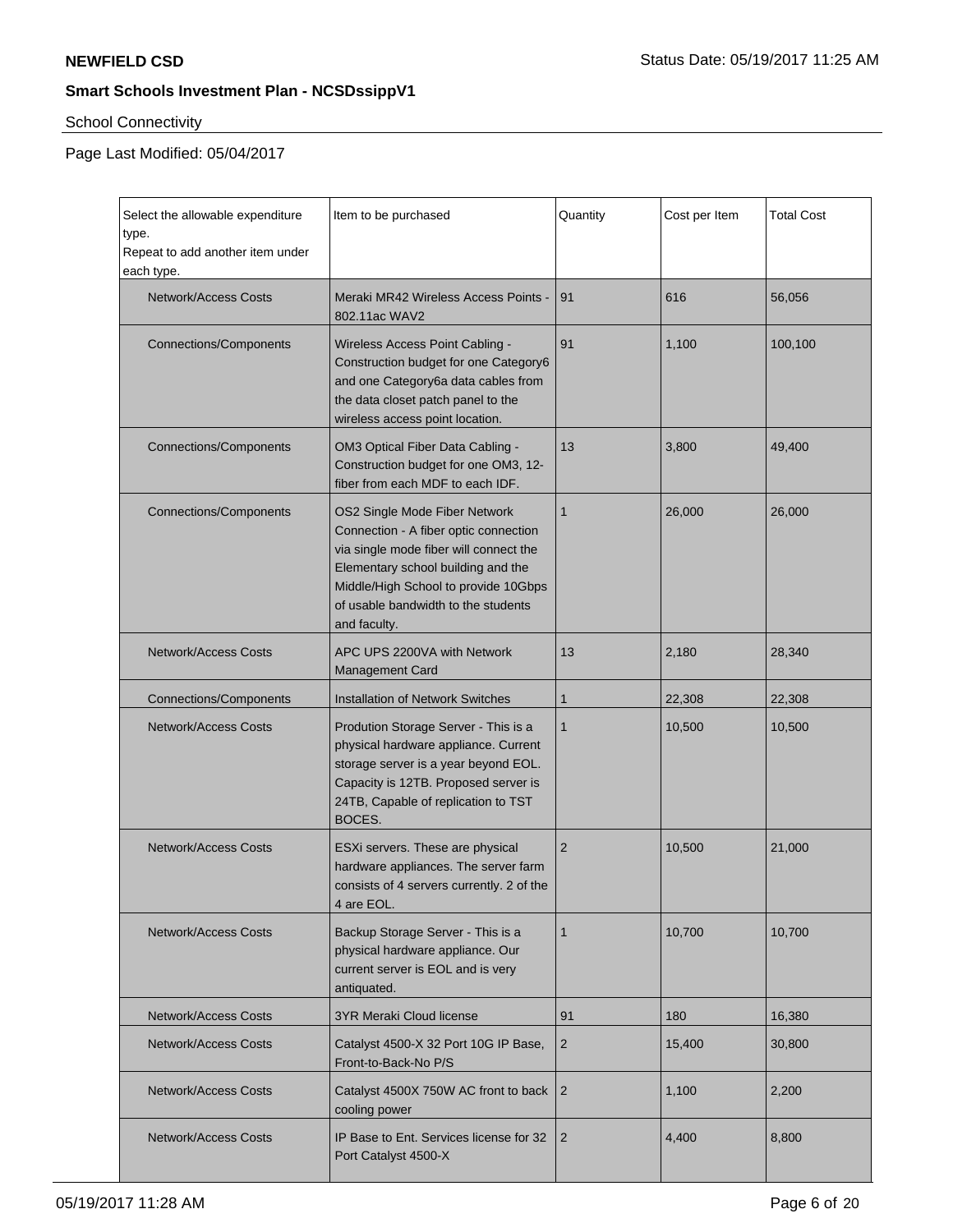# School Connectivity

## Page Last Modified: 05/04/2017

| Select the allowable expenditure<br>type.<br>Repeat to add another item under<br>each type. | Item to be purchased                                       | Quantity       | Cost per Item | <b>Total Cost</b> |
|---------------------------------------------------------------------------------------------|------------------------------------------------------------|----------------|---------------|-------------------|
| <b>Connections/Components</b>                                                               | 1000BASE-T SFP                                             | 17             | 218           | 3,706             |
| <b>Connections/Components</b>                                                               | 10GBASE-LRM SFP Module                                     | 27             | 548           | 14,796            |
| <b>Connections/Components</b>                                                               | 10GBASE-CU SFP+ Cable 1 Mete                               | $\overline{2}$ | 55            | 110               |
| <b>Connections/Components</b>                                                               | 10GBASE-CU SFP+ Cable 5 Meter                              | $\overline{2}$ | 83            | 166               |
| Network/Access Costs                                                                        | Catalyst 2960-X 48 GigE PoE 740W, 2<br>x 10G SFP+ LAN Base | 26             | 4,398         | 114,348           |
| <b>Network/Access Costs</b>                                                                 | Catalyst 2960-X FlexStack Plus<br><b>Stacking Module</b>   | 27             | 658           | 17,766            |
| <b>Network/Access Costs</b>                                                                 | Catalyst 2960-X 24 GigE PoE 370W, 2<br>x 10G SFP+ LAN Base | $\mathbf{1}$   | 2,528         | 2,528             |
| <b>Network/Access Costs</b>                                                                 | UPS NETWORK MANAGEMENT<br>CARD <sub>2</sub>                | 11             | 446           | 4,906             |
| Network/Access Costs                                                                        | SMART-UPS 2200VA TOWER<br><b>MODEL</b>                     | 10             | 1.235         | 12,350            |
| Network/Access Costs                                                                        | APC 3YR EXTENDED WARRANTY<br>24X7                          | 10             | 389           | 3,890             |
| Testing                                                                                     | <b>Wireless Access Point Cabliing</b>                      | $\mathbf{1}$   | 200           | 200               |
| Testing                                                                                     | <b>OM3 Optical Fiber Cabling</b>                           | 1              | 500           | 500               |
| Testing                                                                                     | <b>OS2 Optical Fiber Cabling</b>                           | 1              | 1,200         | 1,200             |
| <b>Professional Services</b>                                                                | Architect/Engineering Fee                                  | 1              | 22,000        | 22,000            |
| <b>Professional Services</b>                                                                | Construct. Manager/Clerk Fees                              | $\mathbf{1}$   | 20,000        | 20,000            |
| <b>Professional Services</b>                                                                | <b>Legal Fees</b>                                          | $\mathbf{1}$   | 7,000         | 7,000             |
| <b>Other Costs</b>                                                                          | <b>Administrative Fees</b>                                 | 1              | 7,059         | 7,059             |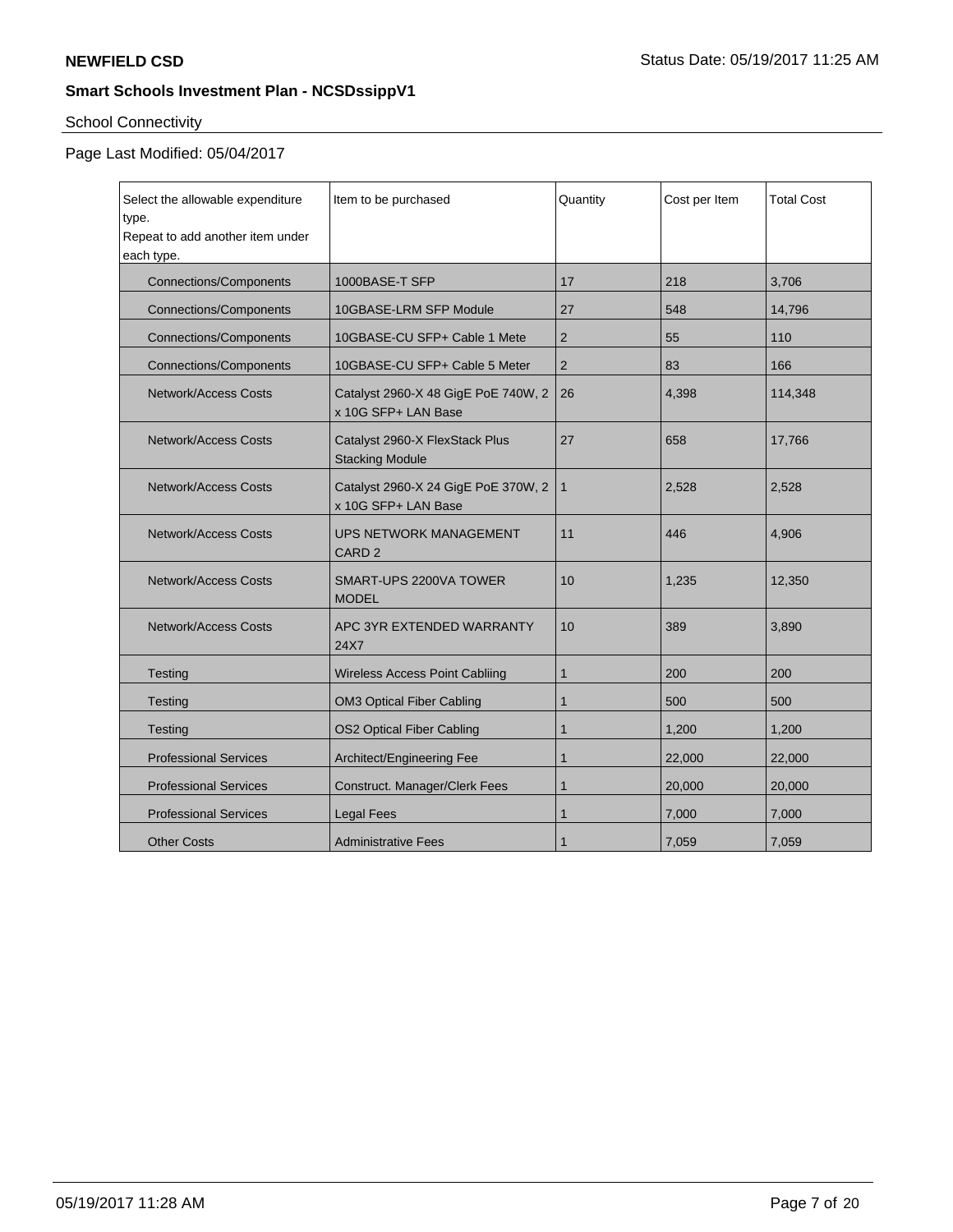Community Connectivity (Broadband and Wireless)

Page Last Modified: 07/11/2016

#### **Group 1**

**1. Describe how you intend to use Smart Schools Bond Act funds for high-speed broadband and/or wireless connectivity projects in the community.**

(No Response)

**2. Please describe how the proposed project(s) will promote student achievement and increase student and/or staff access to the Internet in a manner that enhances student learning and/or instruction outside of the school day and/or school building.**

(No Response)

**3. Community connectivity projects must comply with all the necessary local building codes and regulations (building and related permits are not required prior to plan submission).**

 $\Box$  I certify that we will comply with all the necessary local building codes and regulations.

**4. Please describe the physical location of the proposed investment.**

(No Response)

**5. Please provide the initial list of partners participating in the Community Connectivity Broadband Project, along with their Federal Tax Identification (Employer Identification) number.**

| <b>Project Partners</b> | Federal ID#     |
|-------------------------|-----------------|
| (No Response)           | l (No Response) |

**6. If you are submitting an allocation for Community Connectivity, complete this table. Note that the calculated Total at the bottom of the table must equal the Total allocation for this category that you entered in the SSIP Overview overall budget.**

|                              | Sub-Allocation |
|------------------------------|----------------|
| Network/Access Costs         | $\mathbf 0$    |
| <b>Outside Plant Costs</b>   | $\mathbf 0$    |
| Tower Costs                  | $\mathbf 0$    |
| Customer Premises Equipment  | $\overline{0}$ |
| <b>Professional Services</b> | l 0            |
| Testing                      | $\overline{0}$ |
| Other Upfront Costs          | $\overline{0}$ |
| <b>Other Costs</b>           | $\mathbf 0$    |
| Totals:                      | 0              |

**7. Please detail the type, quantity, per unit cost and total cost of the eligible items under each sub-category. This is especially important for any expenditures listed under the "Other" category. All expenditures must be capital-bond eligible to be reimbursed through the SSBA. If you have any questions, please contact us directly through smartschools@nysed.gov.**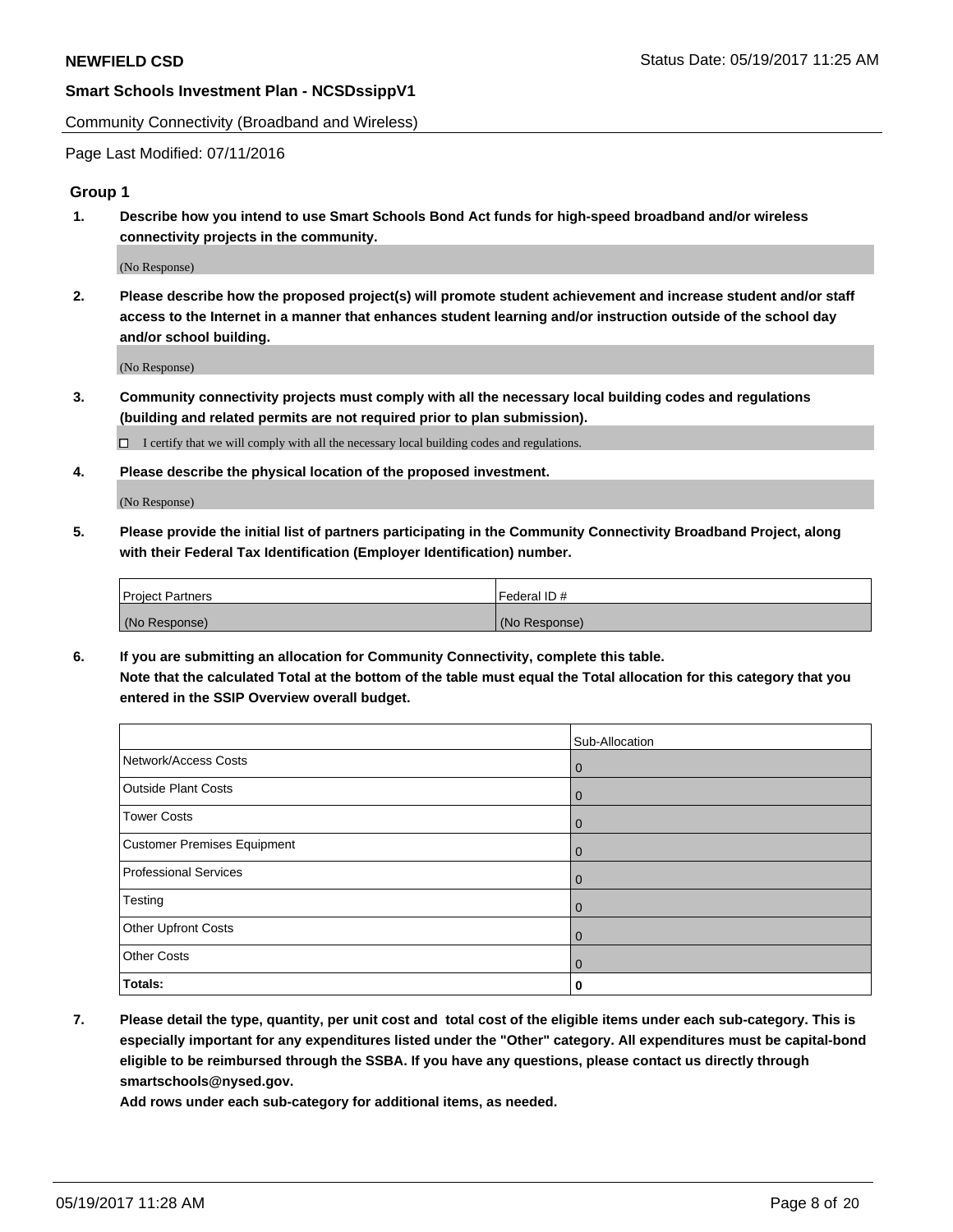Community Connectivity (Broadband and Wireless)

Page Last Modified: 07/11/2016

| Select the allowable expenditure | Item to be purchased | Quantity      | Cost per Item | <b>Total Cost</b> |
|----------------------------------|----------------------|---------------|---------------|-------------------|
| type.                            |                      |               |               |                   |
| Repeat to add another item under |                      |               |               |                   |
| each type.                       |                      |               |               |                   |
| (No Response)                    | (No Response)        | (No Response) | (No Response) | (No Response)     |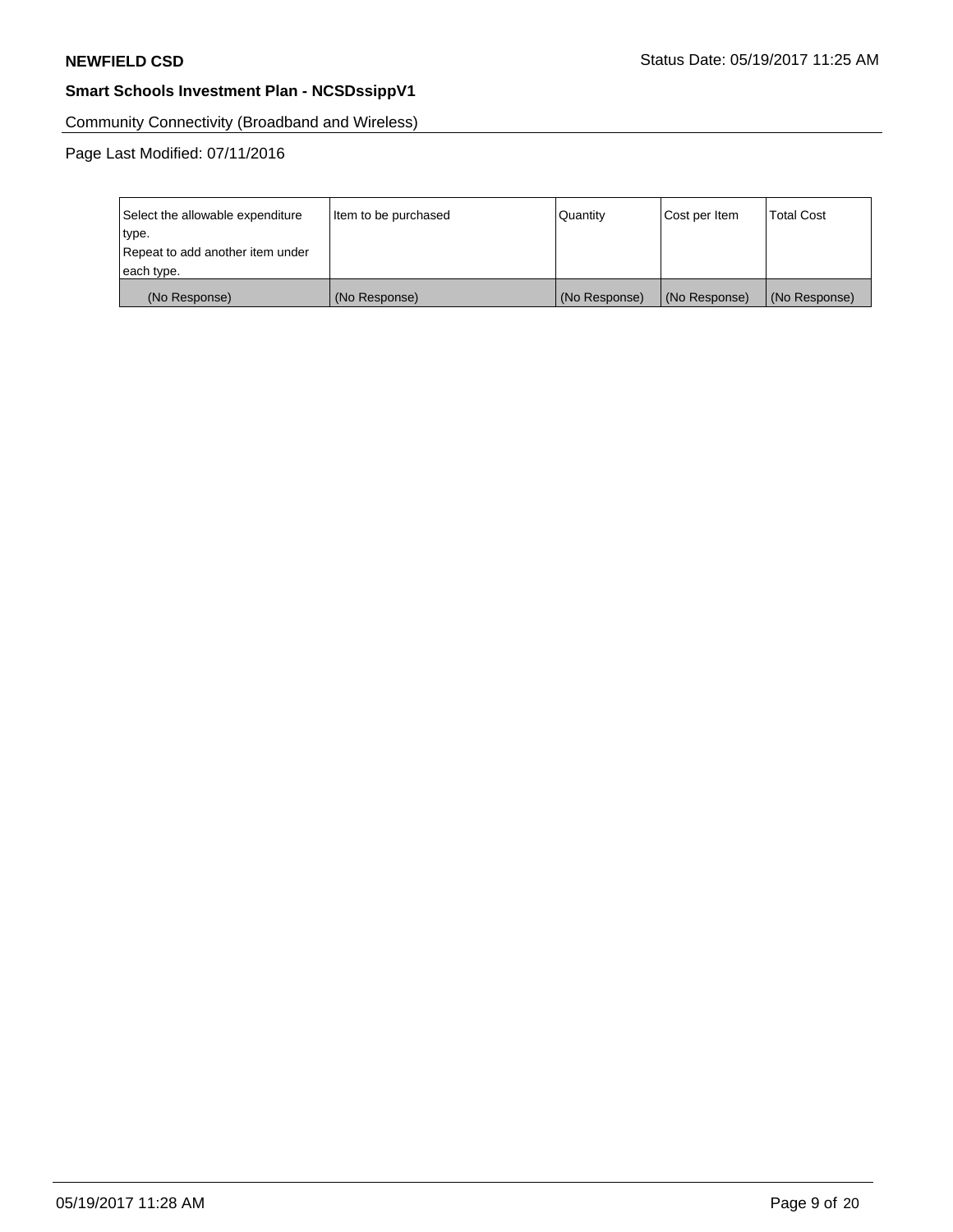#### Classroom Learning Technology

Page Last Modified: 05/18/2017

## **Questions**

**1. In order for students and faculty to receive the maximum benefit from the technology made available under the Smart Schools Bond Act, their school buildings must possess sufficient connectivity infrastructure to ensure that devices can be used during the school day. Smart Schools Investment Plans must demonstrate that sufficient infrastructure that meets the Federal Communications Commission's 100 Mbps per 1,000 students standard currently exists in the buildings where new devices will be deployed, or is a planned use of a portion of Smart Schools Bond Act funds, or is under development through another funding source.**

**Smart Schools Bond Act funds used for technology infrastructure or classroom technology investments must increase the number of school buildings that meet or exceed the minimum speed standard of 100 Mbps per 1,000 students and staff within 12 months. This standard may be met on either a contracted 24/7 firm service or a "burstable" capability. If the standard is met under the burstable criteria, it must be:**

- **1. Specifically codified in a service contract with a provider, and**
- **2. Guaranteed to be available to all students and devices as needed, particularly during periods of high demand, such as computer-based testing (CBT) periods.**

**Please describe how your district already meets or is planning to meet this standard within 12 months of plan submission.**

(No Response)

- **1a. If a district believes that it will be impossible to meet this standard within 12 months, it may apply for a waiver of this requirement, as described on the Smart Schools website. The waiver must be filed and approved by SED prior to submitting this survey.**
	- $\Box$  By checking this box, you are certifying that the school district has an approved waiver of this requirement on file with the New York State Education Department.

#### **2. Connectivity Speed Calculator (Required)**

|                         | l Number of<br>Students | Multiply by<br>100 Kbps | Divide by 1000   Current Speed<br>to Convert to<br>Required<br>Speed in Mb | lin Mb           | Expected<br>Speed to be<br>Attained Within Required<br>12 Months | <b>Expected Date</b><br>When<br>Speed Will be<br>Met |
|-------------------------|-------------------------|-------------------------|----------------------------------------------------------------------------|------------------|------------------------------------------------------------------|------------------------------------------------------|
| <b>Calculated Speed</b> | (No<br>Response)        | (No Response)           | (No<br>Response)                                                           | (No<br>Response) | (No<br>Response)                                                 | (No<br>Response)                                     |

**3. If the district wishes to have students and staff access the Internet from wireless devices within the school building, or in close proximity to it, it must first ensure that it has a robust Wi-Fi network in place that has sufficient bandwidth to meet user demand.**

**Please describe how you have quantified this demand and how you plan to meet this demand.**

(No Response)

**4. All New York State public school districts are required to complete and submit an Instructional Technology Plan survey to the New York State Education Department in compliance with Section 753 of the Education Law and per Part 100.12 of the Commissioner's Regulations.**

**Districts that include educational technology purchases as part of their Smart Schools Investment Plan must have a submitted and approved Instructional Technology Plan survey on file with the New York State Education Department.**

 $\Box$  By checking this box, you are certifying that the school district has an approved Instructional Technology Plan survey on file with the New York State Education Department.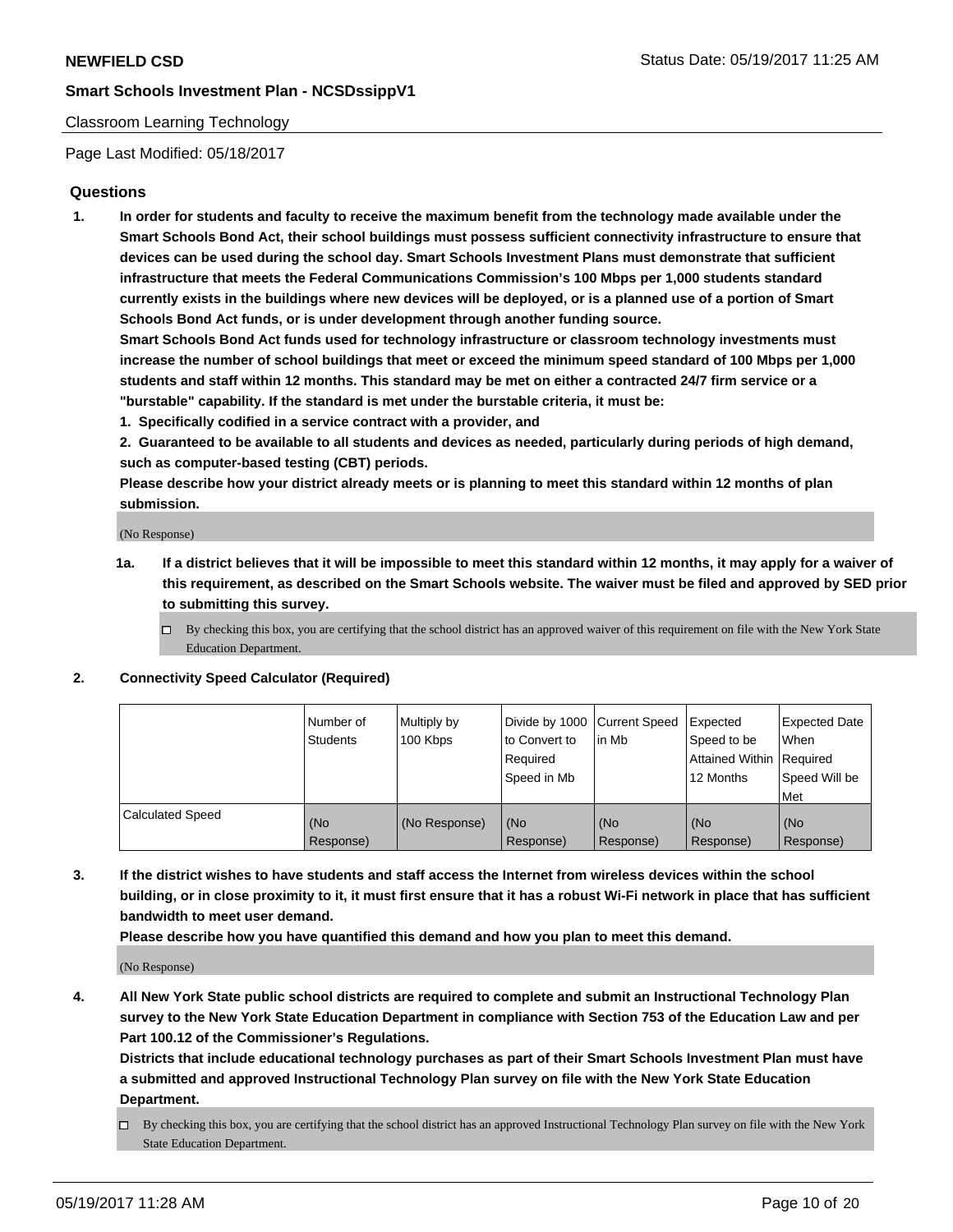#### Classroom Learning Technology

Page Last Modified: 05/18/2017

**5. Describe the devices you intend to purchase and their compatibility with existing or planned platforms or systems. Specifically address the adequacy of each facility's electrical, HVAC and other infrastructure necessary to install and support the operation of the planned technology.**

(No Response)

- **6. Describe how the proposed technology purchases will:**
	- **> enhance differentiated instruction;**
	- **> expand student learning inside and outside the classroom;**
	- **> benefit students with disabilities and English language learners; and**
	- **> contribute to the reduction of other learning gaps that have been identified within the district.**

**The expectation is that districts will place a priority on addressing the needs of students who struggle to succeed in a rigorous curriculum. Responses in this section should specifically address this concern and align with the district's Instructional Technology Plan (in particular Question 2 of E. Curriculum and Instruction: "Does the district's instructional technology plan address the needs of students with disabilities to ensure equitable access to instruction, materials and assessments?" and Question 3 of the same section: "Does the district's instructional technology plan address the provision of assistive technology specifically for students with disabilities to ensure access to and participation in the general curriculum?"**

(No Response)

**7. Where appropriate, describe how the proposed technology purchases will enhance ongoing communication with parents and other stakeholders and help the district facilitate technology-based regional partnerships, including distance learning and other efforts.**

(No Response)

**8. Describe the district's plan to provide professional development to ensure that administrators, teachers and staff can employ the technology purchased to enhance instruction successfully.**

**Note: This response should be aligned and expanded upon in accordance with your district's response to Question 1 of F. Professional Development of your Instructional Technology Plan: "Please provide a summary of professional development offered to teachers and staff, for the time period covered by this plan, to support technology to enhance teaching and learning. Please include topics, audience and method of delivery within your summary."**

(No Response)

- **9. Districts must contact the SUNY/CUNY teacher preparation program that supplies the largest number of the district's new teachers to request advice on innovative uses and best practices at the intersection of pedagogy and educational technology.**
	- By checking this box, you certify that you have contacted the SUNY/CUNY teacher preparation program that supplies the largest number of your new teachers to request advice on these issues.
	- **9a. Please enter the name of the SUNY or CUNY Institution that you contacted.**

(No Response)

**9b. Enter the primary Institution phone number.**

(No Response)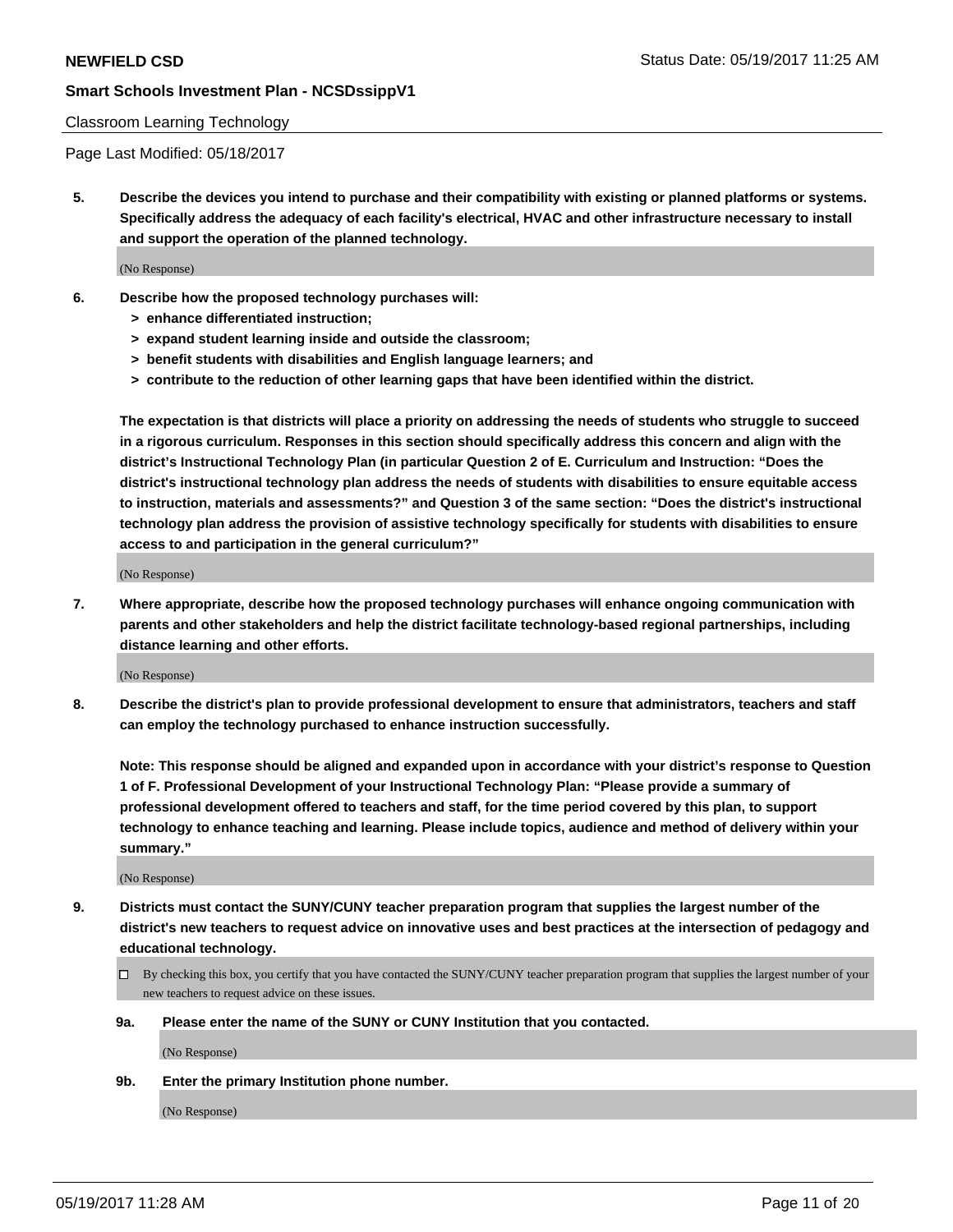#### Classroom Learning Technology

Page Last Modified: 05/18/2017

**9c. Enter the name of the contact person with whom you consulted and/or will be collaborating with on innovative uses of technology and best practices.**

(No Response)

**10. A district whose Smart Schools Investment Plan proposes the purchase of technology devices and other hardware must account for nonpublic schools in the district.**

**Are there nonpublic schools within your school district?**

Yes

 $\square$  No

**11. Nonpublic Classroom Technology Loan Calculator**

**The Smart Schools Bond Act provides that any Classroom Learning Technology purchases made using Smart Schools funds shall be lent, upon request, to nonpublic schools in the district. However, no school district shall be required to loan technology in amounts greater than the total obtained and spent on technology pursuant to the Smart Schools Bond Act and the value of such loan may not exceed the total of \$250 multiplied by the nonpublic school enrollment in the base year at the time of enactment.**

**See:**

**http://www.p12.nysed.gov/mgtserv/smart\_schools/docs/Smart\_Schools\_Bond\_Act\_Guidance\_04.27.15\_Final.pdf.**

|                                       | 1. Classroom   | 2. Public  | 3. Nonpublic | l 4. Sum of | l 5. Total Per | l 6. Total                                                                                    |
|---------------------------------------|----------------|------------|--------------|-------------|----------------|-----------------------------------------------------------------------------------------------|
|                                       | Technology     | Enrollment | Enrollment   | Public and  | Pupil Sub-     | Nonpublic Loan                                                                                |
|                                       | Sub-allocation | (2014-15)  | (2014-15)    | l Nonpublic | allocation     | Amount                                                                                        |
|                                       |                |            |              | Enrollment  |                |                                                                                               |
| Calculated Nonpublic Loan<br>  Amount |                |            |              |             |                | (No Response)   (No Response)   (No Response)   (No Response)   (No Response)   (No Response) |

**12. To ensure the sustainability of technology purchases made with Smart Schools funds, districts must demonstrate a long-term plan to maintain and replace technology purchases supported by Smart Schools Bond Act funds. This sustainability plan shall demonstrate a district's capacity to support recurring costs of use that are ineligible for Smart Schools Bond Act funding such as device maintenance, technical support, Internet and wireless fees, maintenance of hotspots, staff professional development, building maintenance and the replacement of incidental items. Further, such a sustainability plan shall include a long-term plan for the replacement of purchased devices and equipment at the end of their useful life with other funding sources.**

 $\Box$  By checking this box, you certify that the district has a sustainability plan as described above.

**13. Districts must ensure that devices purchased with Smart Schools Bond funds will be distributed, prepared for use, maintained and supported appropriately. Districts must maintain detailed device inventories in accordance with generally accepted accounting principles.**

By checking this box, you certify that the district has a distribution and inventory management plan and system in place.

**14. If you are submitting an allocation for Classroom Learning Technology complete this table. Note that the calculated Total at the bottom of the table must equal the Total allocation for this category that you entered in the SSIP Overview overall budget.**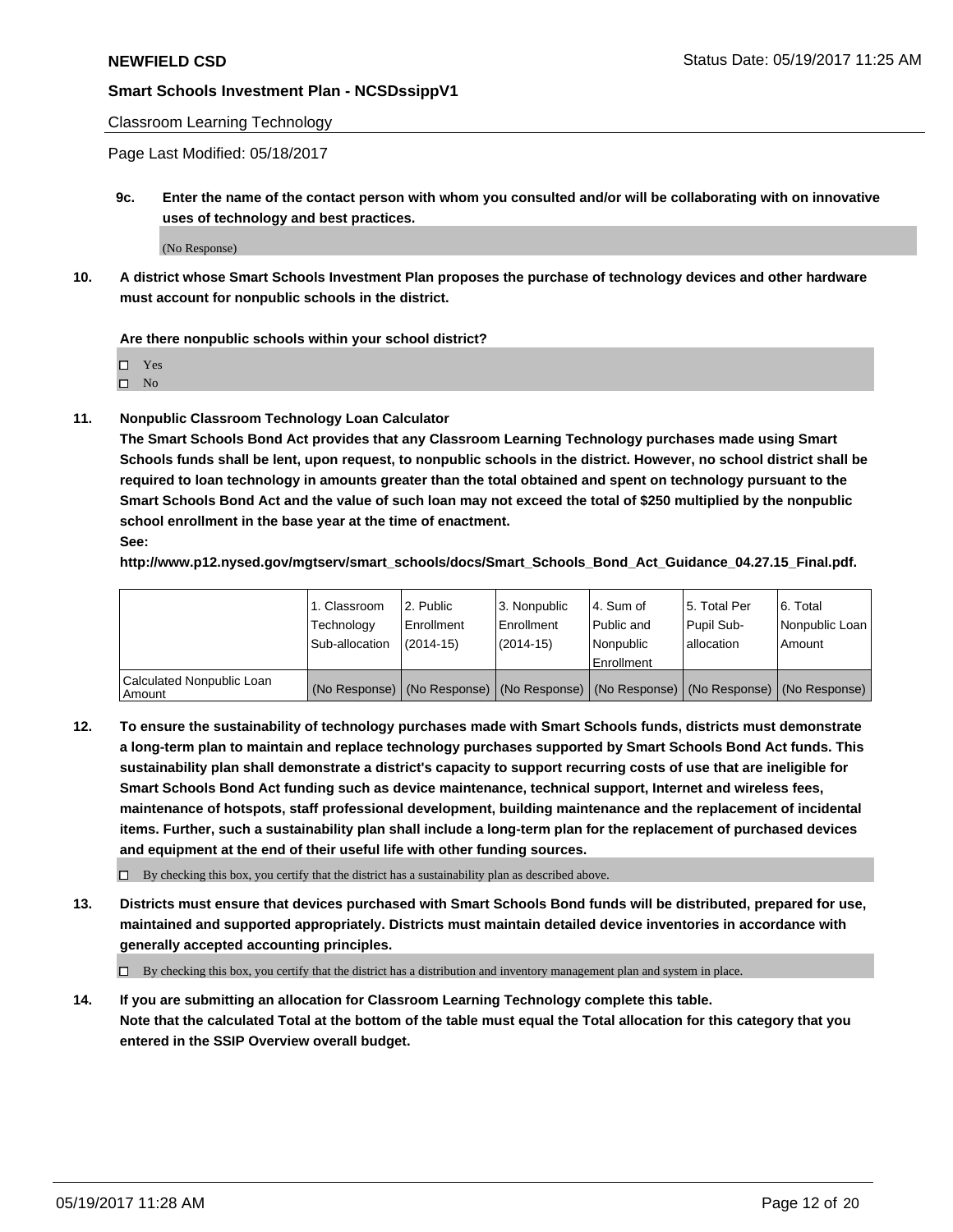## Classroom Learning Technology

Page Last Modified: 05/18/2017

|                          | Sub-Allocation |
|--------------------------|----------------|
| Interactive Whiteboards  | (No Response)  |
| Computer Servers         | (No Response)  |
| <b>Desktop Computers</b> | (No Response)  |
| <b>Laptop Computers</b>  | (No Response)  |
| <b>Tablet Computers</b>  | (No Response)  |
| <b>Other Costs</b>       | (No Response)  |
| Totals:                  | 0              |

**15. Please detail the type, quantity, per unit cost and total cost of the eligible items under each sub-category. This is especially important for any expenditures listed under the "Other" category. All expenditures must be capital-bond eligible to be reimbursed through the SSBA. If you have any questions, please contact us directly through smartschools@nysed.gov.**

**Please specify in the "Item to be Purchased" field which specific expenditures and items are planned to meet the district's nonpublic loan requirement, if applicable.**

**NOTE: Wireless Access Points that will be loaned/purchased for nonpublic schools should ONLY be included in this category, not under School Connectivity, where public school districts would list them.**

| (No Response)                    | (No Response)        | (No Response) | (No Response) | (No Response)     |
|----------------------------------|----------------------|---------------|---------------|-------------------|
| each type.                       |                      |               |               |                   |
| Repeat to add another item under |                      |               |               |                   |
| ∣type.                           |                      |               |               |                   |
| Select the allowable expenditure | Item to be Purchased | Quantity      | Cost per Item | <b>Total Cost</b> |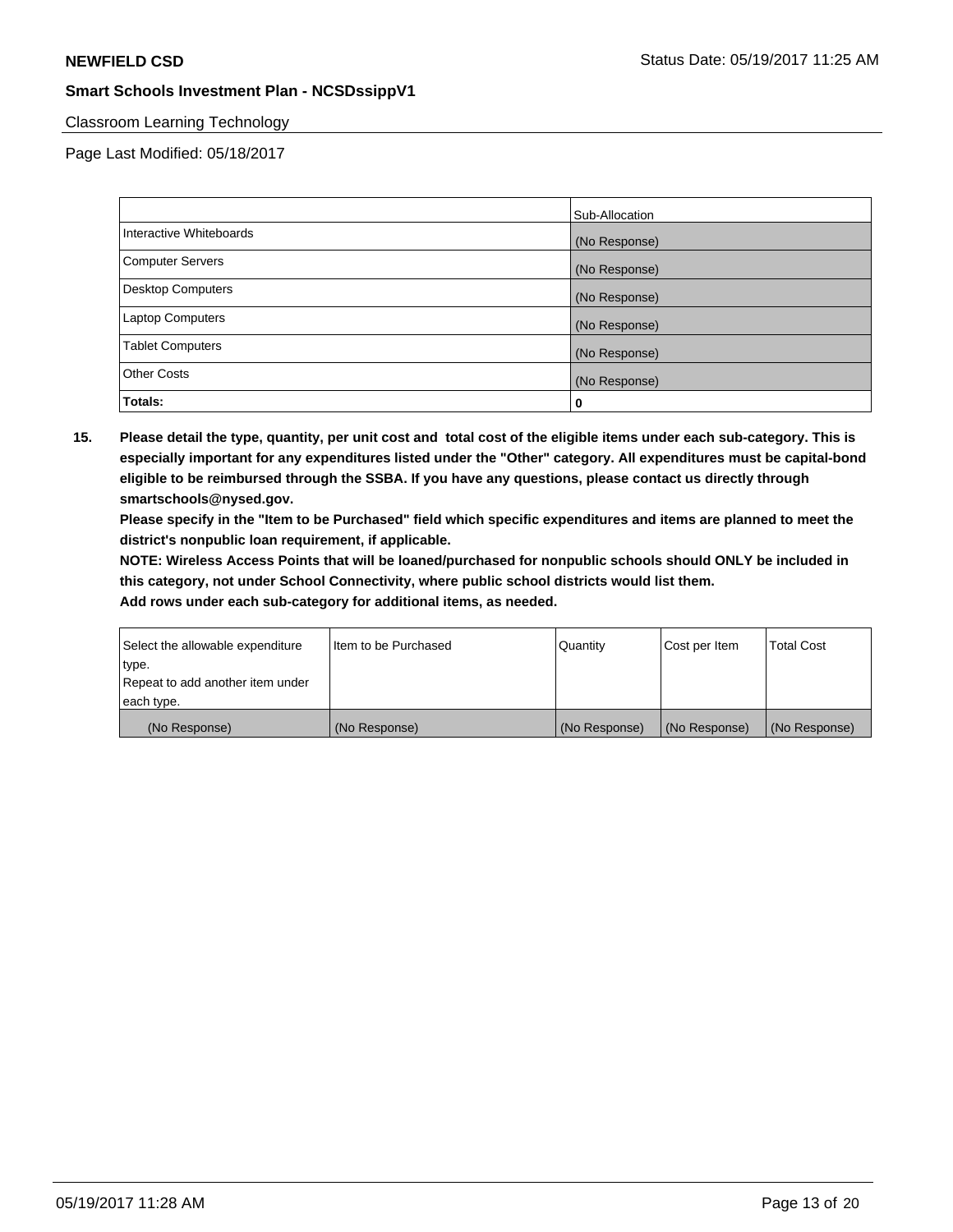#### Pre-Kindergarten Classrooms

Page Last Modified: 07/11/2016

#### **Group 1**

**1. Provide information regarding how and where the district is currently serving pre-kindergarten students and justify the need for additional space with enrollment projections over 3 years.**

 $\rm N/A$ 

- **2. Describe the district's plan to construct, enhance or modernize education facilities to accommodate prekindergarten programs. Such plans must include:**
	- **Specific descriptions of what the district intends to do to each space;**
	- **An affirmation that pre-kindergarten classrooms will contain a minimum of 900 square feet per classroom;**
	- **The number of classrooms involved;**
	- **The approximate construction costs per classroom; and**
	- **Confirmation that the space is district-owned or has a long-term lease that exceeds the probable useful life of the improvements.**

N/A

**3. Smart Schools Bond Act funds may only be used for capital construction costs. Describe the type and amount of additional funds that will be required to support ineligible ongoing costs (e.g. instruction, supplies) associated with any additional pre-kindergarten classrooms that the district plans to add.**

N/A

**4. All plans and specifications for the erection, repair, enlargement or remodeling of school buildings in any public school district in the State must be reviewed and approved by the Commissioner. Districts that plan capital projects using their Smart Schools Bond Act funds will undergo a Preliminary Review Process by the Office of Facilities Planning.**

**Please indicate on a separate row each project number given to you by the Office of Facilities Planning.**

| <b>Project Number</b> |  |
|-----------------------|--|
| (No Response)         |  |

**5. If you have made an allocation for Pre-Kindergarten Classrooms, complete this table. Note that the calculated Total at the bottom of the table must equal the Total allocation for this category that you entered in the SSIP Overview overall budget.**

| Totals:                                  | 0              |
|------------------------------------------|----------------|
| Other Costs                              | (No Response)  |
| Enhance/Modernize Educational Facilities | (No Response)  |
| Construct Pre-K Classrooms               | (No Response)  |
|                                          | Sub-Allocation |

**6. Please detail the type, quantity, per unit cost and total cost of the eligible items under each sub-category. This is especially important for any expenditures listed under the "Other" category. All expenditures must be capital-bond eligible to be reimbursed through the SSBA. If you have any questions, please contact us directly through smartschools@nysed.gov.**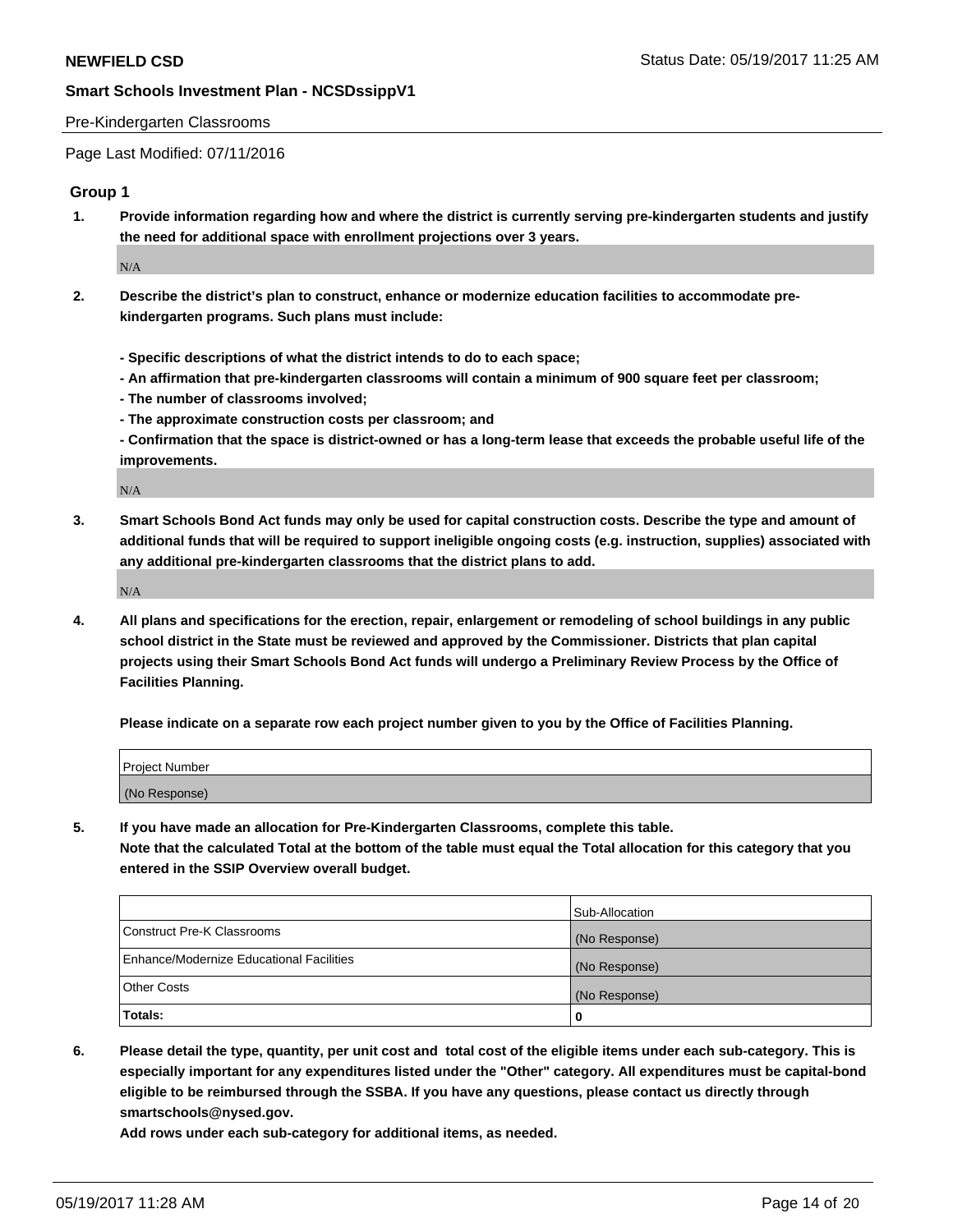# Pre-Kindergarten Classrooms

Page Last Modified: 07/11/2016

| Select the allowable expenditure | Item to be purchased | Quantity      | Cost per Item | <b>Total Cost</b> |
|----------------------------------|----------------------|---------------|---------------|-------------------|
| type.                            |                      |               |               |                   |
| Repeat to add another item under |                      |               |               |                   |
| each type.                       |                      |               |               |                   |
| (No Response)                    | (No Response)        | (No Response) | (No Response) | (No Response)     |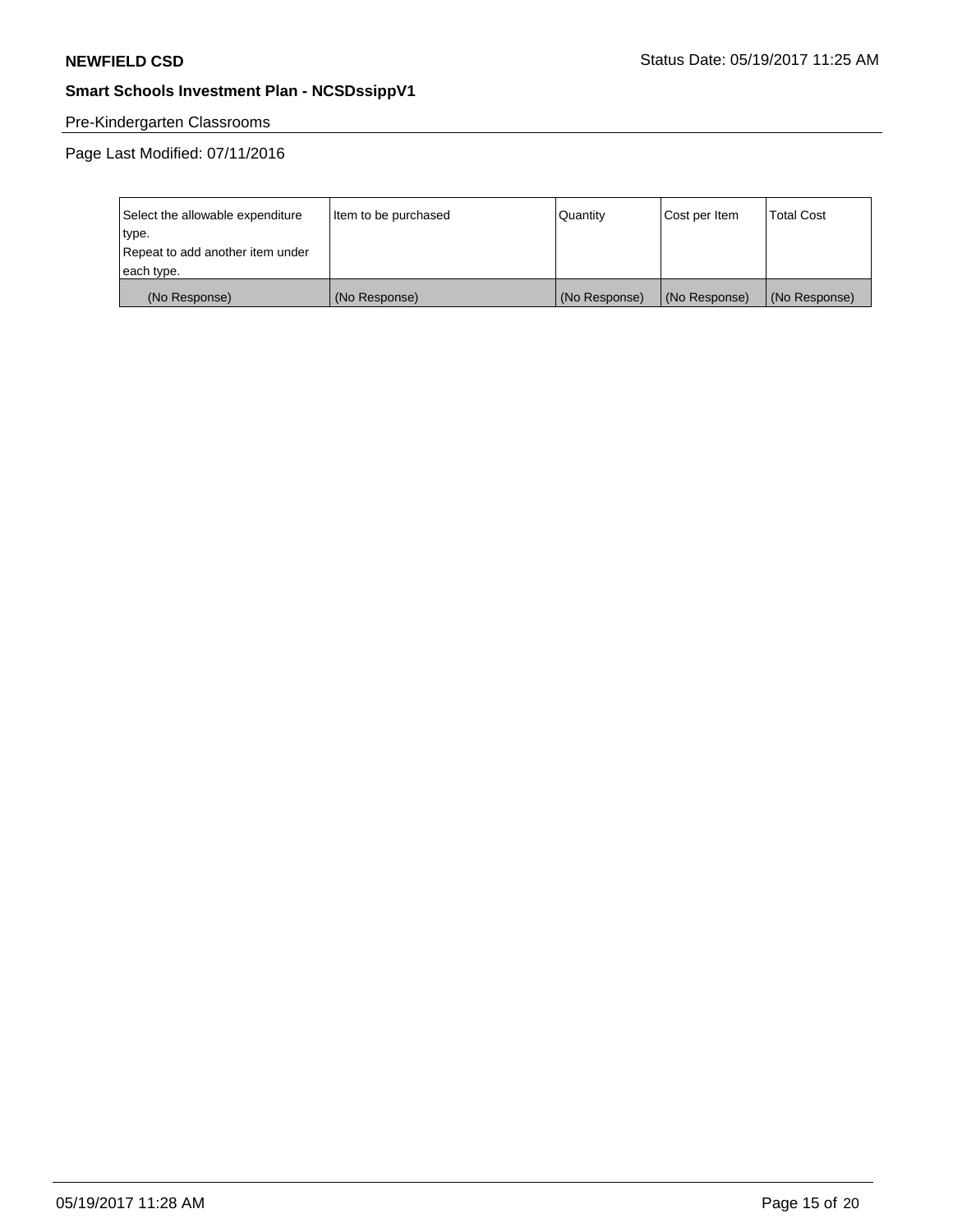#### Replace Transportable Classrooms

Page Last Modified: 07/11/2016

#### **Group 1**

**1. Describe the district's plan to construct, enhance or modernize education facilities to provide high-quality instructional space by replacing transportable classrooms.**

No.

**2. All plans and specifications for the erection, repair, enlargement or remodeling of school buildings in any public school district in the State must be reviewed and approved by the Commissioner. Districts that plan capital projects using their Smart Schools Bond Act funds will undergo a Preliminary Review Process by the Office of Facilities Planning.**

**Please indicate on a separate row each project number given to you by the Office of Facilities Planning.**

| Project Number |  |
|----------------|--|
| (No Response)  |  |

**3. For large projects that seek to blend Smart Schools Bond Act dollars with other funds, please note that Smart Schools Bond Act funds can be allocated on a pro rata basis depending on the number of new classrooms built that directly replace transportable classroom units.**

**If a district seeks to blend Smart Schools Bond Act dollars with other funds describe below what other funds are being used and what portion of the money will be Smart Schools Bond Act funds.**

0

**4. If you have made an allocation for Replace Transportable Classrooms, complete this table. Note that the calculated Total at the bottom of the table must equal the Total allocation for this category that you entered in the SSIP Overview overall budget.**

|                                                | Sub-Allocation |
|------------------------------------------------|----------------|
| Construct New Instructional Space              | (No Response)  |
| Enhance/Modernize Existing Instructional Space | (No Response)  |
| Other Costs                                    | (No Response)  |
| Totals:                                        | $\Omega$       |

**5. Please detail the type, quantity, per unit cost and total cost of the eligible items under each sub-category. This is especially important for any expenditures listed under the "Other" category. All expenditures must be capital-bond eligible to be reimbursed through the SSBA. If you have any questions, please contact us directly through smartschools@nysed.gov.**

| Select the allowable expenditure | Item to be purchased | Quantity      | Cost per Item | <b>Total Cost</b> |
|----------------------------------|----------------------|---------------|---------------|-------------------|
| type.                            |                      |               |               |                   |
| Repeat to add another item under |                      |               |               |                   |
| each type.                       |                      |               |               |                   |
| (No Response)                    | (No Response)        | (No Response) | (No Response) | (No Response)     |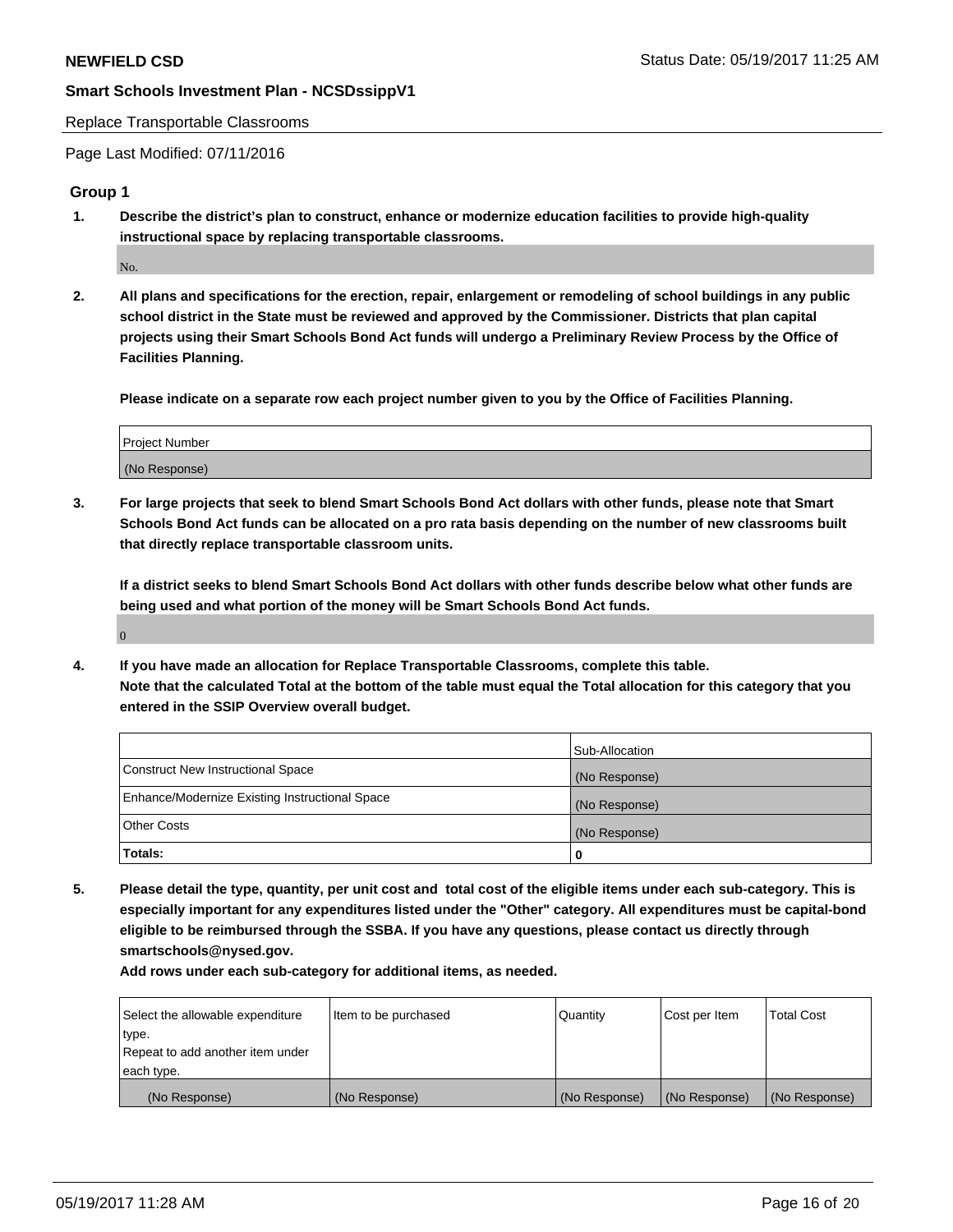#### High-Tech Security Features

Page Last Modified: 05/02/2017

#### **Group 1**

**1. Describe how you intend to use Smart Schools Bond Act funds to install high-tech security features in school buildings and on school campuses.**

(No Response)

**2. All plans and specifications for the erection, repair, enlargement or remodeling of school buildings in any public school district in the State must be reviewed and approved by the Commissioner. Districts that plan capital projects using their Smart Schools Bond Act funds will undergo a Preliminary Review Process by the Office of Facilities Planning.** 

**Please indicate on a separate row each project number given to you by the Office of Facilities Planning.**

| Project Number |  |
|----------------|--|
|                |  |
|                |  |
|                |  |
| (No Response)  |  |
|                |  |

- **3. Was your project deemed eligible for streamlined Review?**
	- Yes  $\hfill \square$  No
- **4. Include the name and license number of the architect or engineer of record.**

| Name          | License Number |
|---------------|----------------|
| (No Response) | (No Response)  |

**5. If you have made an allocation for High-Tech Security Features, complete this table. Note that the calculated Total at the bottom of the table must equal the Total allocation for this category that you entered in the SSIP Overview overall budget.**

|                                                      | Sub-Allocation |
|------------------------------------------------------|----------------|
| Capital-Intensive Security Project (Standard Review) | (No Response)  |
| <b>Electronic Security System</b>                    | (No Response)  |
| <b>Entry Control System</b>                          | (No Response)  |
| Approved Door Hardening Project                      | (No Response)  |
| <b>Other Costs</b>                                   | (No Response)  |
| Totals:                                              | 0              |

**6. Please detail the type, quantity, per unit cost and total cost of the eligible items under each sub-category. This is especially important for any expenditures listed under the "Other" category. All expenditures must be capital-bond eligible to be reimbursed through the SSBA. If you have any questions, please contact us directly through smartschools@nysed.gov.**

| (No Response)                    | (No Response)        | (No Response)   | (No Response) | (No Response)     |
|----------------------------------|----------------------|-----------------|---------------|-------------------|
| each type.                       |                      |                 |               |                   |
| Repeat to add another item under |                      |                 |               |                   |
| type.                            |                      |                 |               |                   |
| Select the allowable expenditure | Item to be purchased | <b>Quantity</b> | Cost per Item | <b>Total Cost</b> |
|                                  |                      |                 |               |                   |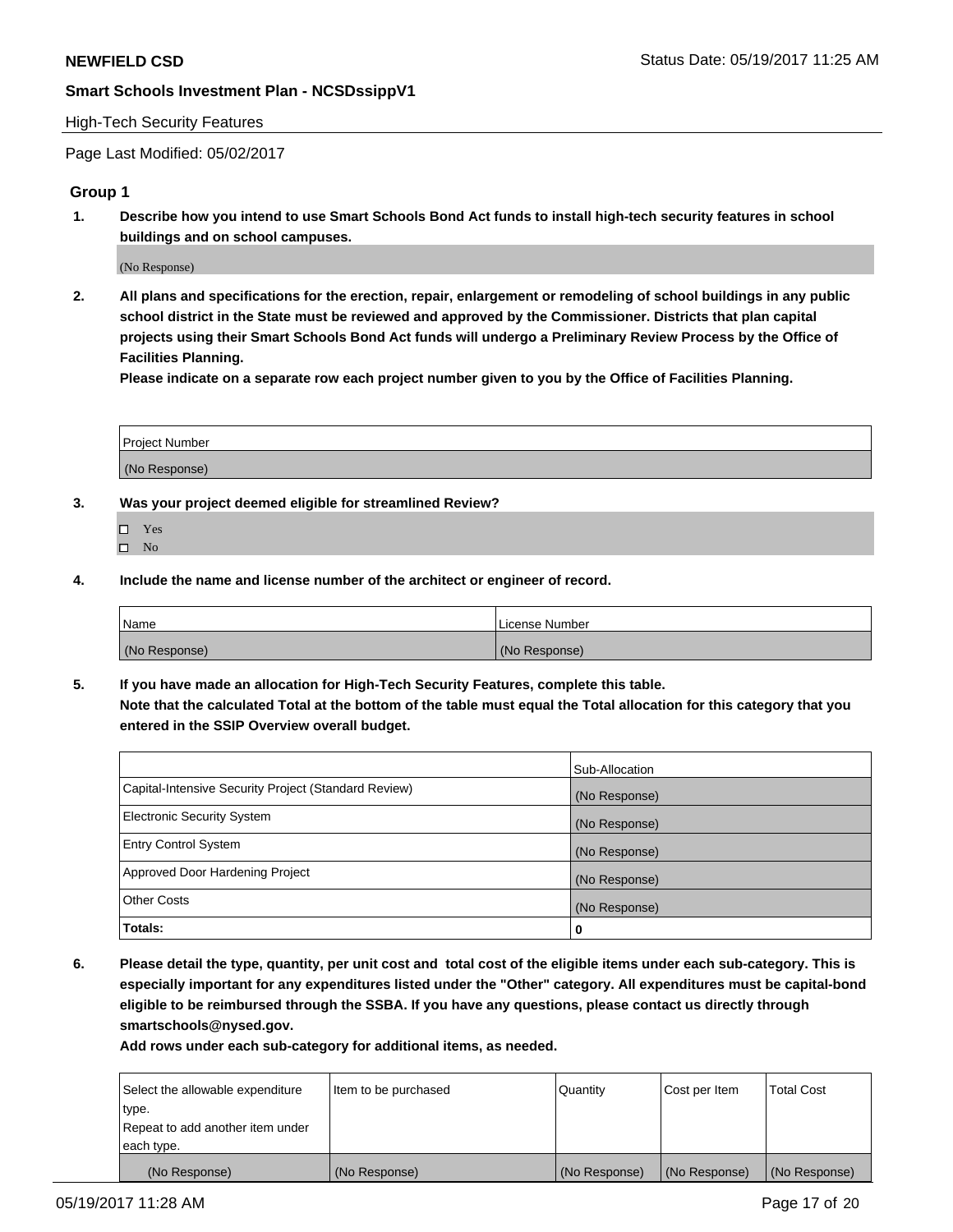# High-Tech Security Features

Page Last Modified: 05/02/2017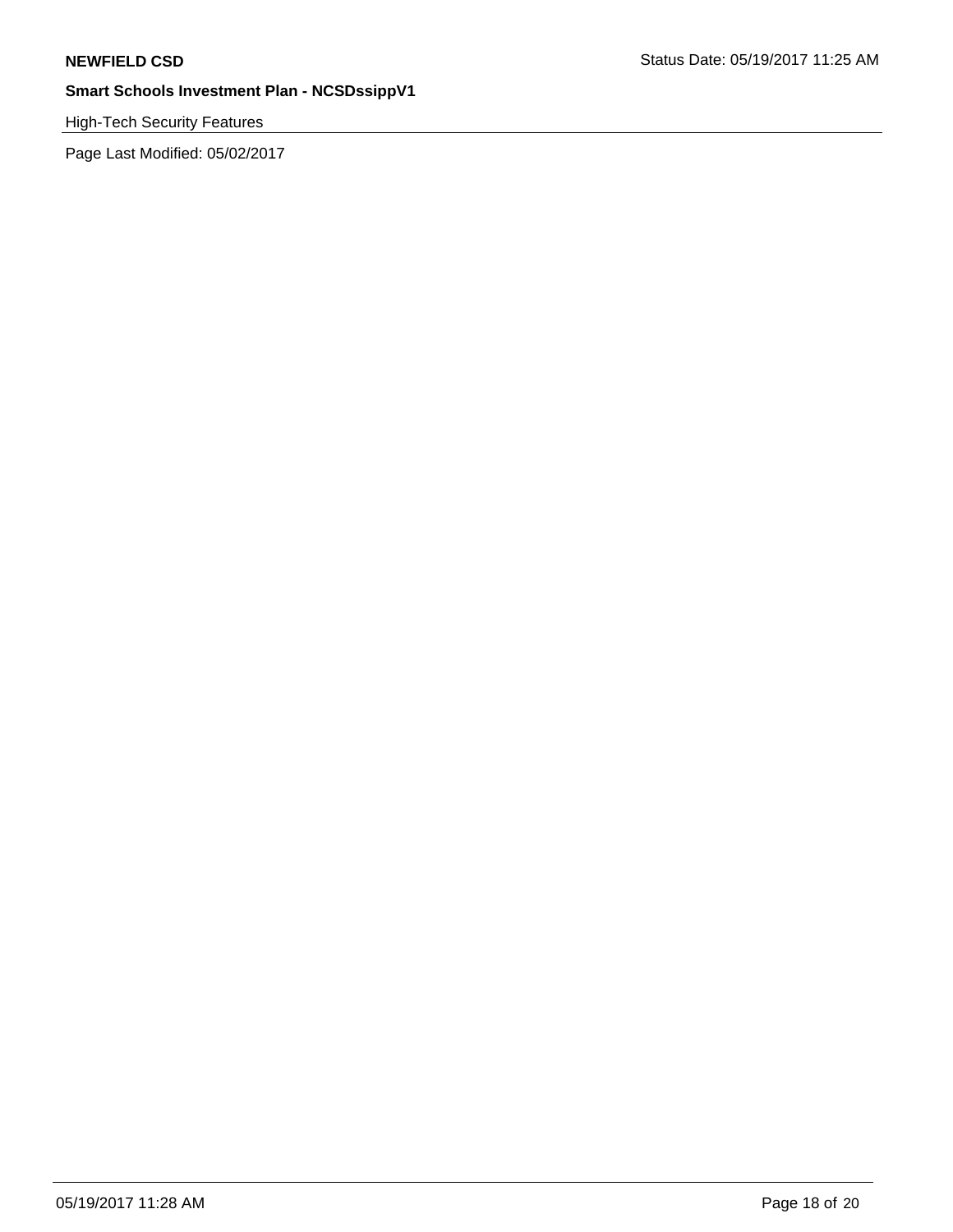Report

Page Last Modified: 05/02/2017